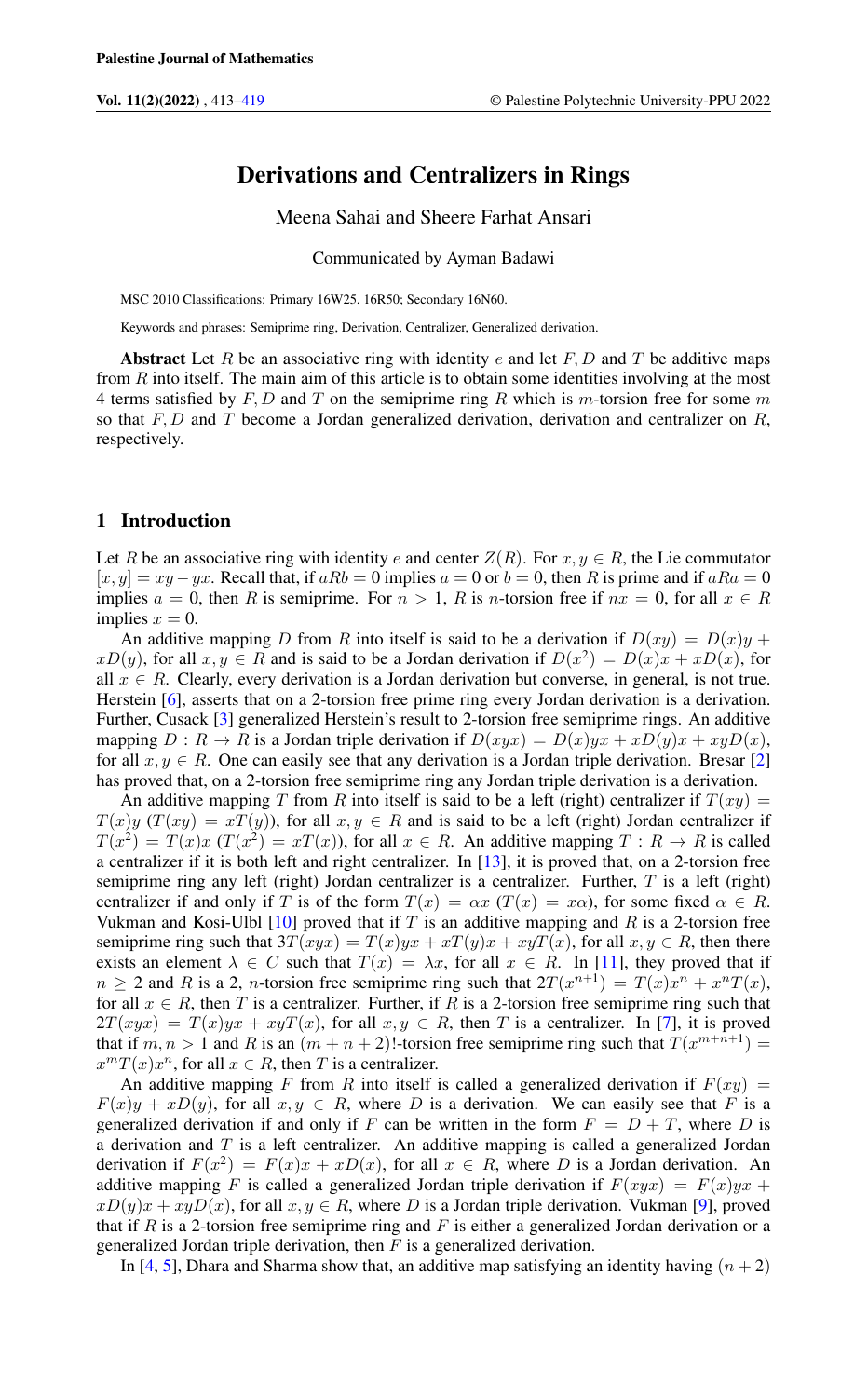terms is a derivation, centralizer and Jordan generalized derivation whereas in [\[12\]](#page-6-9), Yadav and Sharma proved that, an additive map satisfying an identity having just five terms is a derivation, centralizer and Jordan generalized derivation. In this article, we show that, an additive map satisfying an identity having at most four terms is a derivation, centralizer and Jordan generalized derivation.

### 2 Centralizers

First we prove some results on additive mappings which are centralizers.

<span id="page-1-2"></span>**Theorem 2.1.** Let R be an  $(n + 1)!$ -torsion free semiprime ring, where  $n \geq 1$  is a fixed integer. *If*  $T: R \to R$  *is an additive mapping such that*  $2T(x^{n+1}) = T(x^n)x + xT(x^n)$  *for all*  $x \in R$ *, then* T *is a centralizer.*

*Proof.* For  $x \in R$ , we have

<span id="page-1-0"></span>
$$
2T(x^{n+1}) = T(x^n)x + xT(x^n).
$$
 (2.1)

Replacing x by  $x + ke$  in [\(2.1\)](#page-1-0), where k is any positive integer, we get

$$
2T(x + ke)^{n+1} = T(x + ke)^{n}(x + ke) + (x + ke)T(x + ke)^{n}.
$$

Expanding the powers of  $x + ke$ ,

$$
2T\left(x^{n+1} + \dots + {n+1 \choose n-1}k^{n-1}x^2 + {n+1 \choose n}k^nx + k^{n+1}e\right)
$$
  
= $T\left(x^n + \dots + {n \choose n-2}k^{n-2}x^2 + {n \choose n-1}k^{n-1}x + k^ne\right)(x + ke)$   
+ $(x + ke)T\left(x^n + \dots + {n \choose n-2}k^{n-2}x^2 + {n \choose n-1}k^{n-1}x + k^ne\right).$ 

Using  $(2.1)$  and rearranging the above terms by collecting the terms involving equal powers of k, we have  $\sum_{i=1}^{n} k^{i} f_{i}(x, e) = 0$ , for all  $x \in R$ . Now by putting  $k = 1, 2, ..., n$ , we get a system of  $n$  homogeneous equations, with coefficient matrix

| ◠                | 2 <sup>2</sup> | $\frac{1}{2^3}$ | $2^n$ |  |
|------------------|----------------|-----------------|-------|--|
|                  |                | $\mathbb{R}^2$  |       |  |
|                  |                |                 |       |  |
| $\boldsymbol{n}$ | $n^2$          | $n^3$           | $n^n$ |  |

Since |V| is a product of positive integers, each of which is  $\leq n$  and since R is  $(n + 1)!$ -torsion free, this system has only a trivial solution. In particular,  $f_n(x, e) = 0$  implies that

$$
2\binom{n+1}{n}T(x) = T(e)x + 2\binom{n}{n-1}T(x) + xT(e).
$$

<span id="page-1-1"></span>So,

$$
2T(x) = T(e)x + xT(e)
$$
\n(2.2)

for all  $x \in R$ . Now  $f_{n-1}(x, e) = 0$ , gives

$$
2\binom{n+1}{n-1}T(x^2) = \binom{n}{n-1}(T(x)x + xT(x)) + 2\binom{n}{n-2}T(x^2).
$$

Multiplying both sides by 2 in the above equation, we get

 $4nT(x^2) = 2n(T(x)x + xT(x)).$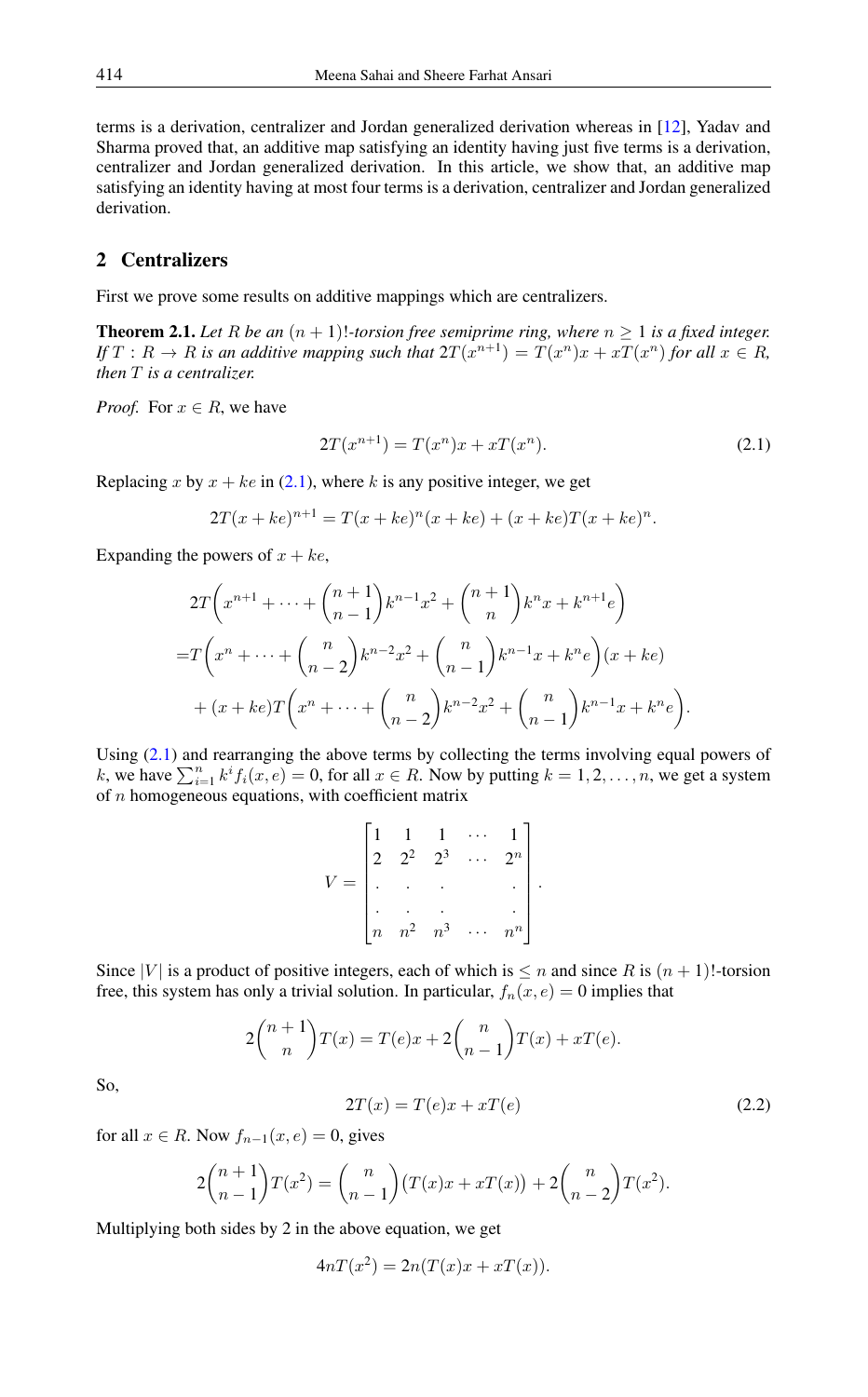Since R is  $(n + 1)!$ -torsion free ring, the above equations can be reduced to

<span id="page-2-0"></span>
$$
4T(x^2) = 2(T(x)x + xT(x)).
$$
\n(2.3)

Using [\(2.2\)](#page-1-1) in [\(2.3\)](#page-2-0) gives  $[T(e), x], x] = 0$ , for all  $x \in R$ . Now by [\[8,](#page-6-10) Theorem 2],  $T(e) \in Z(R)$ . Thus  $T(x) = T(e)x = xT(e)$  and T is a centralizer.  $\Box$ 

**Theorem 2.2.** Let R be an  $(n + 2)!$ -torsion free semiprime ring, where  $n \ge 1$  is a fixed integer. If  $T: R \to R$  is an additive mapping such that  $3T(x^{n+2}) = T(x)x^{n+1} + xT(x^n)x + x^{n+1}T(x)$ *for all*  $x \in R$ *, then*  $T$  *is a centralizer.* 

*Proof.* For  $x \in R$ , we have

<span id="page-2-1"></span>
$$
3T(x^{n+2}) = T(x)x^{n+1} + xT(x^n)x + x^{n+1}T(x).
$$
 (2.4)

Replacing x by  $x + ke$  in [\(2.4\)](#page-2-1), where k is any positive integer, we get

$$
3T(x+ke)^{n+2} = T(x+ke)(x+ke)^{n+1} + (x+ke)T(x+ke)^{n}(x+ke) + (x+ke)^{n+1}T(x+ke).
$$

Expanding the powers of  $x + ke$ , we get

$$
3T\left(x^{n+2} + \dots + {n+2 \choose n}k^n x^2 + {n+2 \choose n+1}k^{n+1}x + k^{n+2}e\right)
$$
  
= $T(x + ke)\left(x^{n+1} + \dots + {n+1 \choose n-1}k^{n-1}x^2 + {n+1 \choose n}k^n x + k^{n+1}e\right)$   
+ $(x + ke)T\left(x^n + \dots + {n \choose n-2}k^{n-2}x^2 + {n \choose n-1}k^{n-1}x + k^n e\right)(x + ke)$   
+ $\left(x^{n+1} + \dots + {n+1 \choose n-1}k^{n-1}x^2 + {n+1 \choose n}k^n x + k^{n+1}e\right)T(x + ke).$ 

Using [\(2.4\)](#page-2-1) and rearranging the above terms, we get  $\sum_{i=1}^{n+1} k^i f_i(x, e) = 0$ , for all  $x \in R$ . Pro-ceeding in the same way as in the proof of the Theorem [2.1,](#page-1-2)  $f_i(x, e) = 0$ , for all  $x \in R$  and  $i \in \{1, 2, \ldots, n+1\}$ . In particular,  $f_{n+1}(x, e) = 0$  implies that

$$
3\binom{n+2}{n+1}T(x) = 2T(x) + \binom{n}{n-1}T(x) + \binom{n+1}{n}T(e)x + xT(e) + T(e)x + \binom{n+1}{n}xT(e).
$$

We have,

$$
2(n+2)T(x) = (n+2)(T(e)x + xT(e))
$$

for all  $x \in R$ . Since R is  $(n + 2)!$ -torsion free,

<span id="page-2-2"></span>
$$
2T(x) = T(e)x + xT(e)
$$
\n
$$
(2.5)
$$

for all  $x \in R$ . Now  $f_n(x, e) = 0$ , gives

$$
3\binom{n+2}{n}T(x^2) = \binom{n+1}{n}T(x)x + \binom{n+1}{n-1}T(e)x^2 + xT(e)x + \binom{n}{n-1}xT(x) + \binom{n}{n-1}T(x)x + \binom{n}{n-2}T(x^2) + \binom{n+1}{n}xT(x) + \binom{n+1}{n-1}x^2T(e).
$$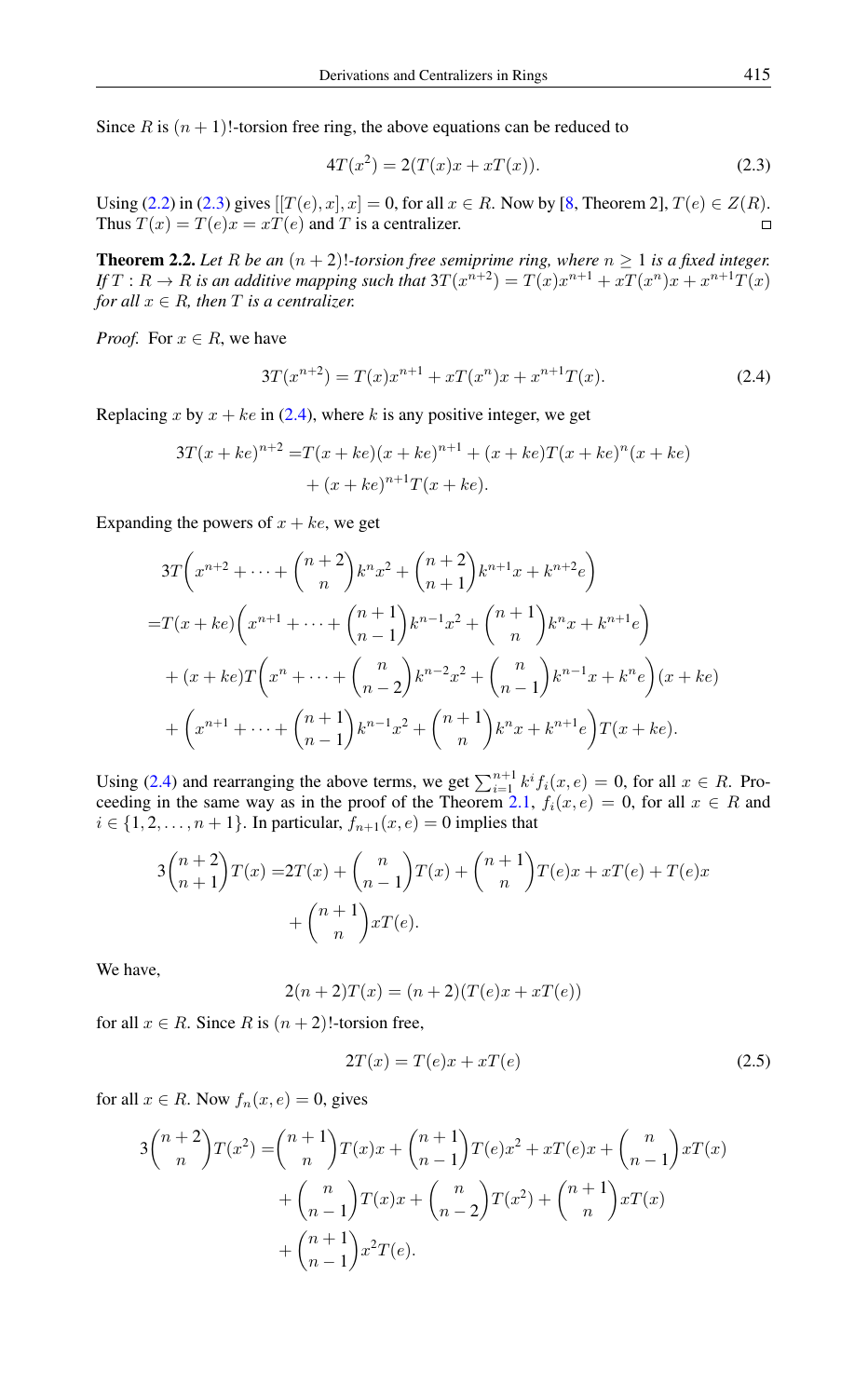We get,

$$
(n^{2} + 5n + 3)T(x^{2}) = (2n + 1)(T(x)x + xT(x)) + \frac{n(n + 1)}{2}(T(e)x^{2} + x^{2}T(e)) + xT(e)x.
$$

Multiplying both sides by 2 in the above equation and using [\(2.5\)](#page-2-2), we get  $(n+1)[T(e),x],x] =$ 0, which yields  $[[T(e), x], x] = 0$  for all  $x \in R$ . Now by [\[8,](#page-6-10) Theorem 2],  $T(e) \in Z(R)$ . Thus  $T(x) = T(e)x = xT(e)$  and T is a centralizer.  $\Box$ 

**Theorem 2.3.** Let R be an  $(n + 2)!$  and  $(3n + 1)$ -torsion free semiprime ring, where  $n \ge 1$  is a fixed integer. If  $T:R\rightarrow R$  is an additive mapping such that  $2T(x^{n+2})=xT(x)x^{n}+x^{n}T(x)x$ *for all*  $x \in R$ *, then*  $T$  *is a centralizer.* 

*Proof.* For  $x \in R$ , we have

<span id="page-3-0"></span>
$$
2T(x^{n+2}) = xT(x)x^n + x^nT(x)x.
$$
 (2.6)

Replacing x by  $x + ke$  in [\(2.6\)](#page-3-0) and expanding the powers of  $x + ke$ , we get

$$
2T\left(x^{n+2} + \dots + \binom{n+2}{n}k^n x^2 + \binom{n+2}{n+1}k^{n+1} x + k^{n+2} e\right)
$$
  
=  $(x + ke)T(x + ke)\left(x^n + \dots + \binom{n}{n-2}k^{n-2}x^2 + \binom{n}{n-1}k^{n-1}x + k^n e\right)$   
+  $\left(x^n + \dots + \binom{n}{n-2}k^{n-2}x^2 + \binom{n}{n-1}k^{n-1}x + k^n e\right)T(x + ke)(x + ke).$ 

Using [\(2.6\)](#page-3-0) and rearranging the above terms, we get  $\sum_{i=1}^{n+1} k^i f_i(x, e) = 0$ , for all  $x \in R$ . Hence  $f_i(x, e) = 0$  for all  $x \in R$  and  $i \in \{1, 2, \ldots, n+1\}$ . In particular,  $f_{n+1}(x, e) = 0$  implies that

$$
2(n + 1)T(x) = (n + 1)(T(e)x + xT(e))
$$

for all  $x \in R$ . Since R is  $(n+2)!$ -torsion free, we get

<span id="page-3-1"></span>
$$
2T(x) = T(e)x + xT(e)
$$
\n
$$
(2.7)
$$

for all  $x \in R$ . Now  $f_n(x, e) = 0$ , gives

$$
2\binom{n+2}{n}T(x^2) = xT(x) + \binom{n}{n-1}xT(e)x + \binom{n}{n-1}T(x)x + \binom{n}{n-2}T(e)x^2 +
$$
  

$$
T(x)x + \binom{n}{n-1}xT(e)x + \binom{n}{n-1}xT(x) + \binom{n}{n-2}x^2T(e).
$$

That is,

$$
(n+2)(n+1)T(x2) = (n+1)(xT(x) + T(x)x) + 2nxT(e)x +
$$

$$
\frac{n(n-1)}{2}(T(e)x2 + x2T(e)).
$$

Multiplying both sides by 2 in the above equation and using  $(2.7)$ , we get

$$
(3n+1)[[T(e),x],x] = 0.
$$
\n(2.8)

Since R is  $(n+2)!$  and  $(3n+1)$ -torsion free,  $[[T(e),x],x] = 0$ , for all  $x \in R$ . Now by [\[8,](#page-6-10) Theorem 2],  $T(e) \in Z(R)$  and [\(2.7\)](#page-3-1) implies that T is a centralizer.  $\Box$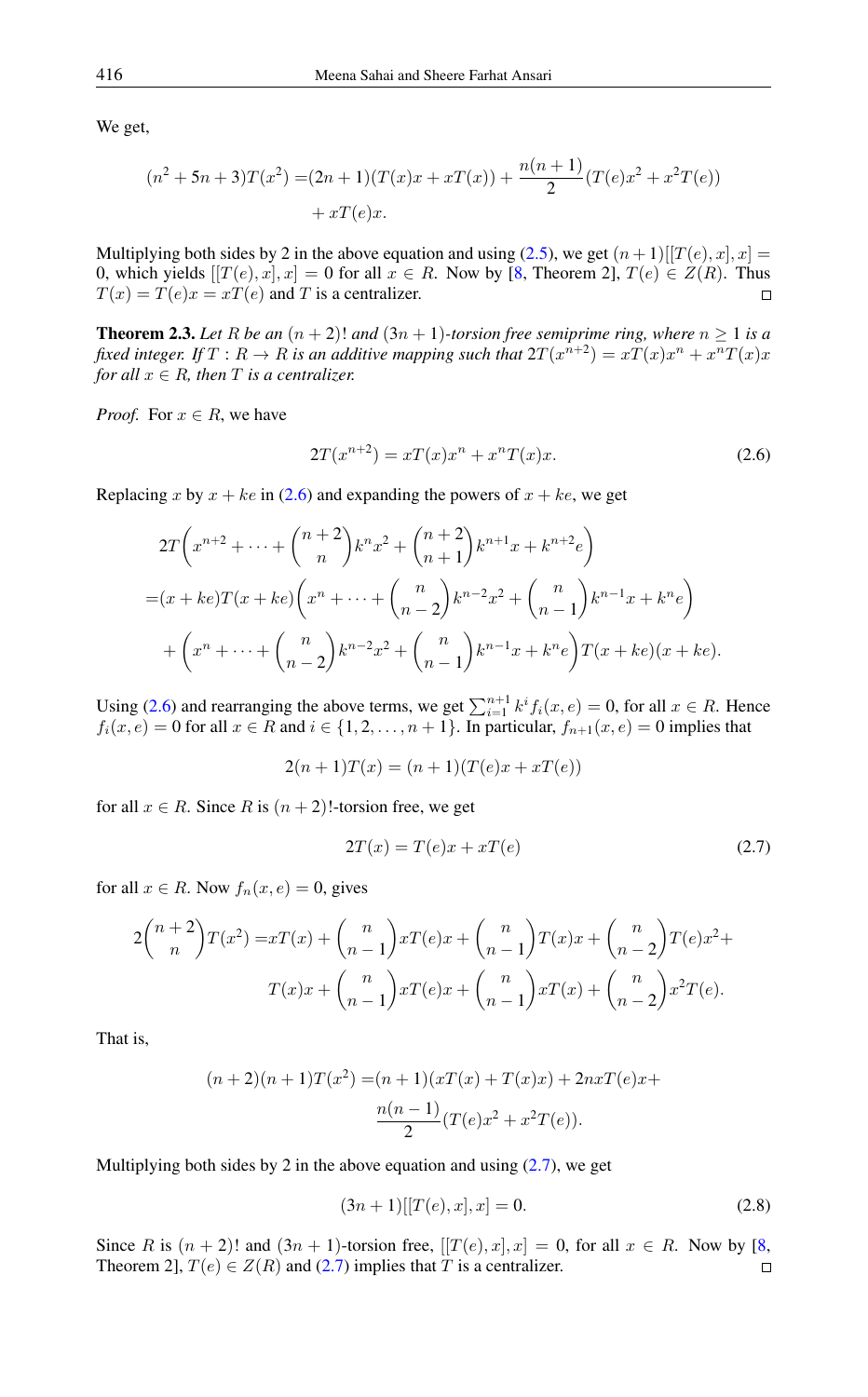### 3 Derivations

In this section, we discuss derivations and Jordan derivations.

**Theorem 3.1.** Let R be an  $(n + 1)!$ -torsion free semiprime ring, where  $n > 1$  is a fixed integer. *If*  $D: R \to R$  *is an additive mapping such that*  $D(x^{n+1}) = D(x^n)x + x^nD(x)$  *for all*  $x \in R$ *, then* D *is a derivation.*

*Proof.* For  $x \in R$ , we have

<span id="page-4-0"></span>
$$
D(x^{n+1}) = D(x^n)x + x^n D(x).
$$
 (3.1)

Replacing x by e in [\(3.1\)](#page-4-0), we get  $D(e) = 2D(e)$  which implies  $D(e) = 0$ . Further, replacing x by  $x + ke$  and expanding the powers of  $x + ke$ , we get

$$
D\left(x^{n+1} + \dots + {n+1 \choose n-1}k^{n-1}x^2 + {n+1 \choose n}k^nx + k^{n+1}e\right)
$$
  
= 
$$
D\left(x^n + \dots + {n \choose n-2}k^{n-2}x^2 + {n \choose n-1}k^{n-1}x + k^ne\right)(x + ke)
$$
  
+ 
$$
\left(x^n + \dots + {n \choose n-2}k^{n-2}x^2 + {n \choose n-1}k^{n-1}x + k^ne\right)D(x + ke).
$$

Using [\(3.1\)](#page-4-0), rearranging the above terms and using the fact that  $D(e) = 0$ , we get  $\sum_{i=1}^{n} k^{i} f_i(x) =$ 0, for all  $x \in R$ . So  $f_i(x) = 0$ , for all  $x \in R$  and  $i \in \{1, 2, ..., n\}$ . In particular,  $f_{n-1}(x) = 0$ implies that

$$
\binom{n+1}{n-1}D(x^2) = \binom{n}{n-1}D(x)x + \binom{n}{n-2}D(x^2) + \binom{n}{n-1}xD(x).
$$

We have

$$
D(x^2) = D(x)x + xD(x)
$$

for all  $x \in R$ . Thus D is a Jordan Derivation. Therefore by [\[3,](#page-6-1) Theorem 6], D is a derivation.  $\Box$ 

**Theorem 3.2.** Let R be an  $(n + 2)!$  and  $(2n + 1)$ -torsion free semiprime ring, where  $n \ge 1$ *is a fixed integer.* If  $D: R \to R$  *is an additive mapping such that*  $D(x^{n+2}) = D(x)x^{n+1} +$  $xD(x^n)x + x^{n+1}D(x)$  for all  $x \in R$ , then D is a derivation.

*Proof.* For  $x \in R$ , we have

<span id="page-4-1"></span>
$$
D(x^{n+2}) = D(x)x^{n+1} + xD(x^n)x + x^{n+1}D(x).
$$
 (3.2)

Replacing x by e in [\(3.2\)](#page-4-1) gives,  $2D(e) = 0$ . But R is 2-torsion free, so  $D(e) = 0$ . Now, replacing x by  $x + ke$  in [\(3.2\)](#page-4-1) and expanding the powers of  $x + ke$ , we get

$$
D\left(x^{n+2} + \dots + {n+2 \choose n}k^n x^2 + {n+2 \choose n+1}k^{n+1}x + k^{n+2}e\right)
$$
  
=  $D(x + ke)\left(x^{n+1} + \dots + {n+1 \choose n-1}k^{n-1}x^2 + {n+1 \choose n}k^nx + k^{n+1}e\right)$   
+  $(x + ke)D\left(x^n + \dots + {n \choose n-2}k^{n-2}x^2 + {n \choose n-1}k^{n-1}x + k^ne\right)(x + ke)$   
+  $\left(x^{n+1} + \dots + {n+1 \choose n-1}k^{n-1}x^2 + {n+1 \choose n}k^nx + k^{n+1}e\right)D(x + ke).$ 

Using [\(3.2\)](#page-4-1), rearranging the above terms and using the fact that  $D(e) = 0$ , we get  $\sum_{i=1}^{n} k^{i} f_i(x) =$ 0, for all  $x \in R$ . So  $f_i(x) = 0$  for all  $x \in R$  and  $i \in \{1, 2, ..., n\}$ . In particular,  $f_n(x) = 0$ implies that

$$
\binom{n+2}{n}D(x^2) = \binom{n+1}{n}D(x)x + \binom{n}{n-1}D(x)x + \binom{n}{n-1}xD(x) + \binom{n}{n-2}D(x^2) + \binom{n+1}{n}xD(x).
$$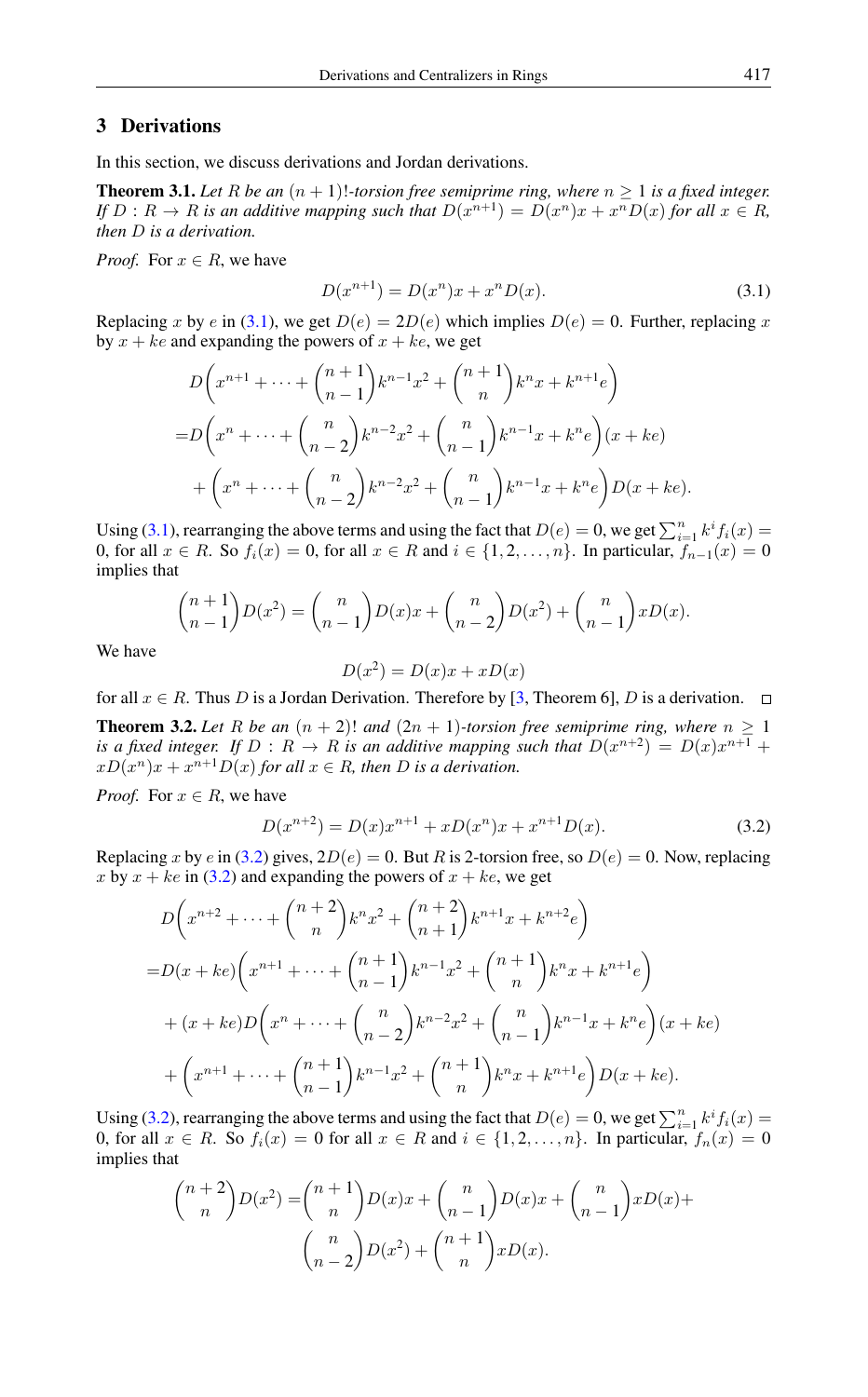After simplification, we get  $(2n + 1) \{ D(x^2) - D(x)x - xD(x) \} = 0$  for all  $x \in R$  which yields  $D(x^2) = D(x)x + xD(x)$ . Thus, D is a Jordan Derivation and by [\[3,](#page-6-1) Theorem 6], a derivation.

**Theorem 3.3.** Let R be an  $(n + 2)!$  and  $(2n + 1)$ -torsion free semiprime ring, where  $n \ge 1$ is a fixed integer. If  $F, D : R \to R$  are additive mappings such that  $F(x^{n+2}) = F(x)x^{n+1} +$  $xD(x^n)x+x^{n+1}D(x)$  for all  $x\in R$ , then  $D$  is a Jordan derivation and  $F$  is a Jordan generalised *derivation.*

*Proof.* For  $x \in R$ , we have

<span id="page-5-2"></span>
$$
F(x^{n+2}) = F(x)x^{n+1} + xD(x^n)x + x^{n+1}D(x).
$$
 (3.3)

Replacing x by e, we get  $2D(e) = 0$  and so  $D(e) = 0$ . Now, replacing x by  $x + ke$  in [\(3.3\)](#page-5-2) and expanding the powers of  $x + ke$ , we get

$$
F\left(x^{n+2} + \dots + {n+2 \choose n} k^n x^2 + {n+2 \choose n+1} k^{n+1} x + k^{n+2} e\right)
$$
  
=  $F(x + ke) \left(x^{n+1} + \dots + {n+1 \choose n-1} k^{n-1} x^2 + {n+1 \choose n} k^n x + k^{n+1} e\right)$   
+  $(x + ke) D\left(x^n + \dots + {n \choose n-2} k^{n-2} x^2 + {n \choose n-1} k^{n-1} x + k^n e\right) (x + ke)$   
+  $\left(x^{n+1} + \dots + {n+1 \choose n-1} k^{n-1} x^2 + {n+1 \choose n} k^n x + k^{n+1} e\right) D(x + ke).$ 

Using [\(3.3\)](#page-5-2), rearranging the above terms and using the fact that  $D(e) = 0$ , we get  $\sum_{i=1}^{n+1} k^i f_i(x, e) =$ 0, for all  $x \in R$ . Hence,  $f_i(x, e) = 0$  for all  $x \in R$  and  $i \in \{1, 2, ..., n+1\}$ . In particular,  $f_{n+1}(x) = 0$  implies that

$$
(n+1)F(x) = (n+1)\{F(e)x + D(x)\} = 0
$$

for all  $x \in R$ . Since R is  $(n + 2)!$ -torsion free,

<span id="page-5-3"></span>
$$
F(x) = F(e)x + D(x)
$$
\n(3.4)

for all  $x \in R$ . Now  $f_n(x, e) = 0$ , gives

$$
\binom{n+2}{n} F(x^2) = \binom{n+1}{n} F(x)x + \binom{n+1}{n-1} F(e)x^2 + \binom{n}{n-1} xD(x) + \binom{n}{n-1} D(x)x + \binom{n}{n-2} D(x^2) + \binom{n+1}{n} xD(x).
$$

Using [\(3.4\)](#page-5-3), we get  $(2n+1)\{D(x^2) - D(x)x - xD(x)\} = 0$  which yields  $D(x^2) = D(x)x +$  $xD(x)$  for all  $x \in R$ . Hence D is a Jordan derivation. Again by [\(3.4\)](#page-5-3), we have  $F(x^2) =$  $F(e)x^2 + D(x^2) = F(e)x^2 + D(x)x + xD(x) = F(x)x + xD(x)$  for all  $x \in R$  and F is a Jordan generalized derivation.  $\Box$ 

#### Acknowledgements

The financial assistance provided to the second author in the form of a Senior Research Fellowship from the University Grants Commission, INDIA is gratefully acknowledged.

## <span id="page-5-0"></span>References

- [1] M. Bresar and J. Vukman, Jordan derivations on prime rings, *Bull. Austral. Math. Soc.* 37, 321-322 (1988).
- <span id="page-5-1"></span>[2] M. Bresar, Jordan mappings of semiprime rings, *J. Algebra* 127, 218-228 (1989).